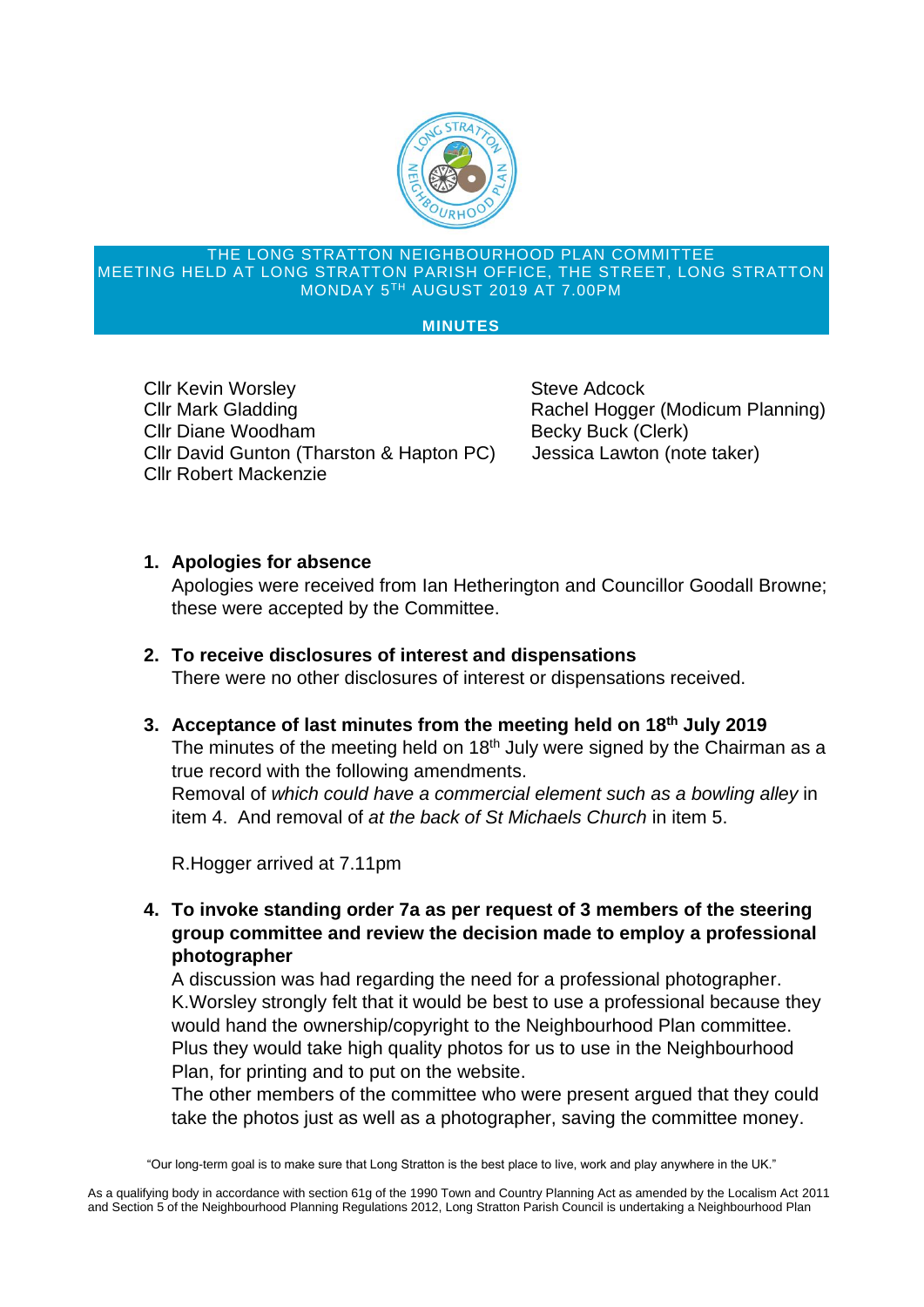The matter was voted on and 'In favour of the committee members taking the photos' – 5 votes, and 'In favour of using a professional' – 1 vote. This was agreed with the understanding that if the photos are not up to standard then a professional would be sought.

- B.Mackenzie, S.Adcock, D.Woodham and D.Gunton are all to take photos before the next steering group meeting for review
- The photos are to be e-mailed to J.Lawton
- **5. To review the Community Aspiration document and Long Stratton and Tharston and Hapton Councils action plans.**

A discussion was had regarding both of these documents. The community aspirations document is evidence based where all the comments from the consultations can be found that are not strictly planning policy related. The Town and Parish Council action plan document supports this, it will strive to achieve the aspirations if they are achievable.

D.Gunton advised the committee that Tharston and Hapton Parish Council will be holding a meeting on 22<sup>nd</sup> August 2019 to discuss this.

- Tharston and Hapton Parish Council will respond with their comments on the aspirations and the Neighbourhood Plan by the end of August 2019.
- B.Buck (clerk) and J.Lawton will work together to create these documents
- Both documents will be discussed at the next Long Stratton Town Council meeting on 9<sup>th</sup> September 2019

# **6. To discuss and decide on the 'foreword' by Steve Adcock and Councillor Worsley**

- K.Worsley and S.Adcock agreed to work together to write the 'Foreword'. They will aim to have this done by the end of August 2019
- J.Lawton to put this on the agenda for the next steering group meeting

## **7. To discuss and decide on the superfast broadband chapter**

A discussion was had regarding the wording of this policy. D.Gunton suggested that it should not be too descriptive on the technical solution because technology changes so fast. It should be the desired outcome and not how it is achieved. The committee agreed to this.

<sup>&</sup>quot;Our long-term goal is to make sure that Long Stratton is the best place to live, work and play anywhere in the UK."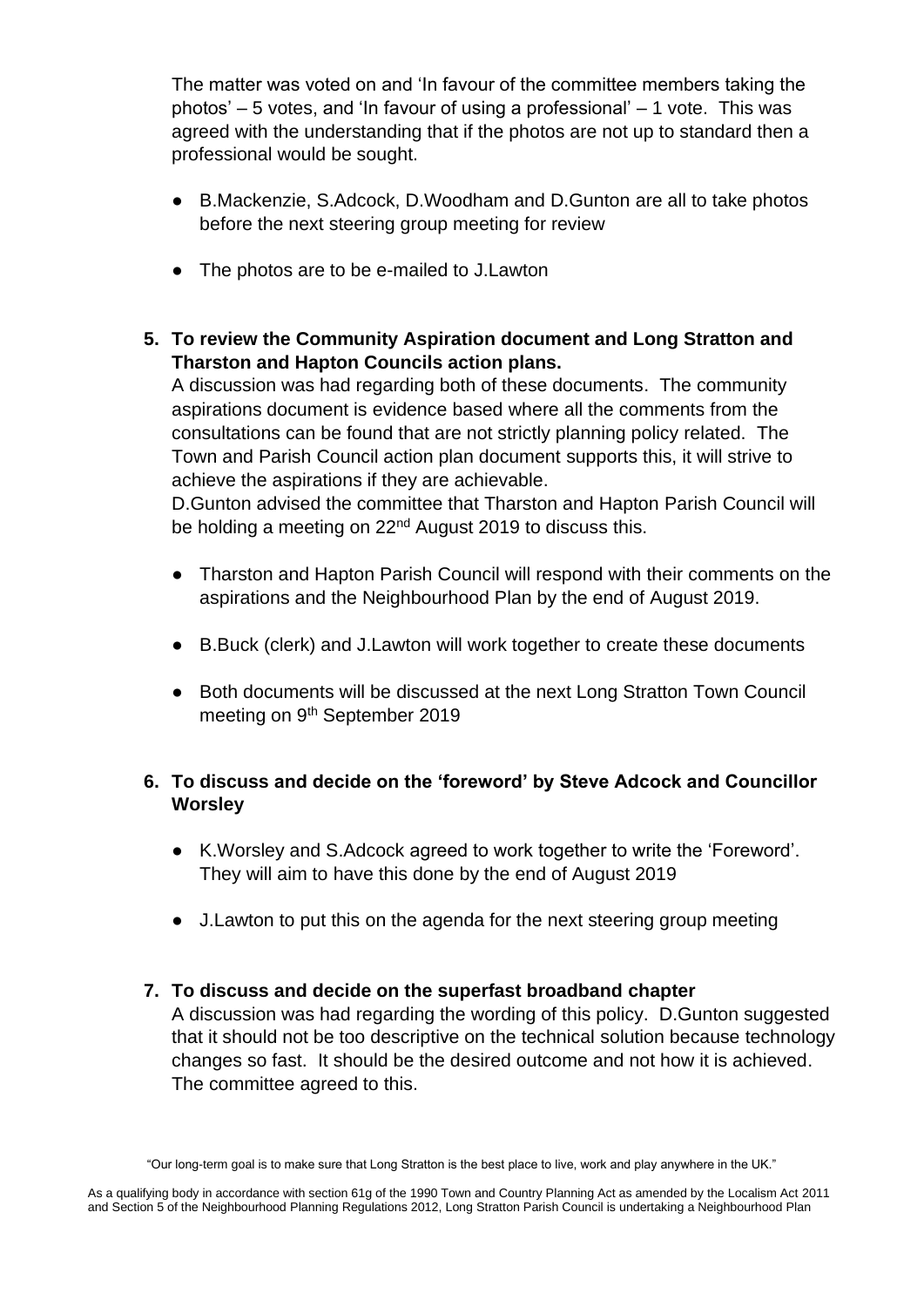K.Worsley advised the committee that Norfolk Homes and Norfolk Land (the landowners) have agreed and signed a contract with BT Openreach for the 1200 development. This will include having fibre to the premises (FTTP). Any other planning applications will have fibre to the cabinet (FTTC). This will be of huge benefit to the type of industry that comes to Long Stratton. R.Hogger will re-word this policy to reflect this.

● K.Worsley to give to R.Hogger the BT Operational Directors details

## **8. To discuss and decide on any other chapter information required by Rachel Hogger (Modicum Planning)**

A lengthy discussion was had regarding the latest version of the Neighbourhood Plan. R.Hogger advised the committee that herself and J.Lawton are working with Jake Sales to produce various maps. Included in this are a couple of maps that are already in the document that need to be made clearer for easier reading, maps showing sites of importance for biodiversity and one of the Fire Station and the Telephone Exchange site.

SNDC have requested that a map is needed for reference to the following bullet point in for Policy LSNP – DC7 Landscape and Settlement Character 'To the east of Long Stratton, beyond the new settlement boundaries, key features of the ancient countryside will be protected including surviving historic greens, the lanes and the historic hedgerow boundaries'.

R.Hogger has thoroughly worked through SNDC's comments, made the necessary changes to the Neighbourhood Plan and has circulated to the committee. She has replied to them with a list of questions but is still waiting for a reply to that and also to the design policy that was sent to them in July. R.Hogger advised the committee that she has requested an SEA/HRA screening determination on the Neighbourhood Plan. SNDC have asked the committee to do the SEA report. R.Hogger advised it would take her one working day to do this. The committee agreed for her to go ahead. The committee worked through R.Hoggers changes she has made in the Neighbourhood Plan document regarding SNDC's comments.

- R.Hogger to contact Jake before she goes on holiday to request these further maps
- J.Lawton to work on the maps whilst R.Hogger is away
- R. Hogger to mark on a map Long Strattons sensitive zone and to then pass on to the committee, Norfolk County Council and the Heritage team to check for accuracy. Once confirmed a map will be produced.
- R.Hogger to produce the SEA report on behalf of the committee by the end of August 2019

"Our long-term goal is to make sure that Long Stratton is the best place to live, work and play anywhere in the UK."